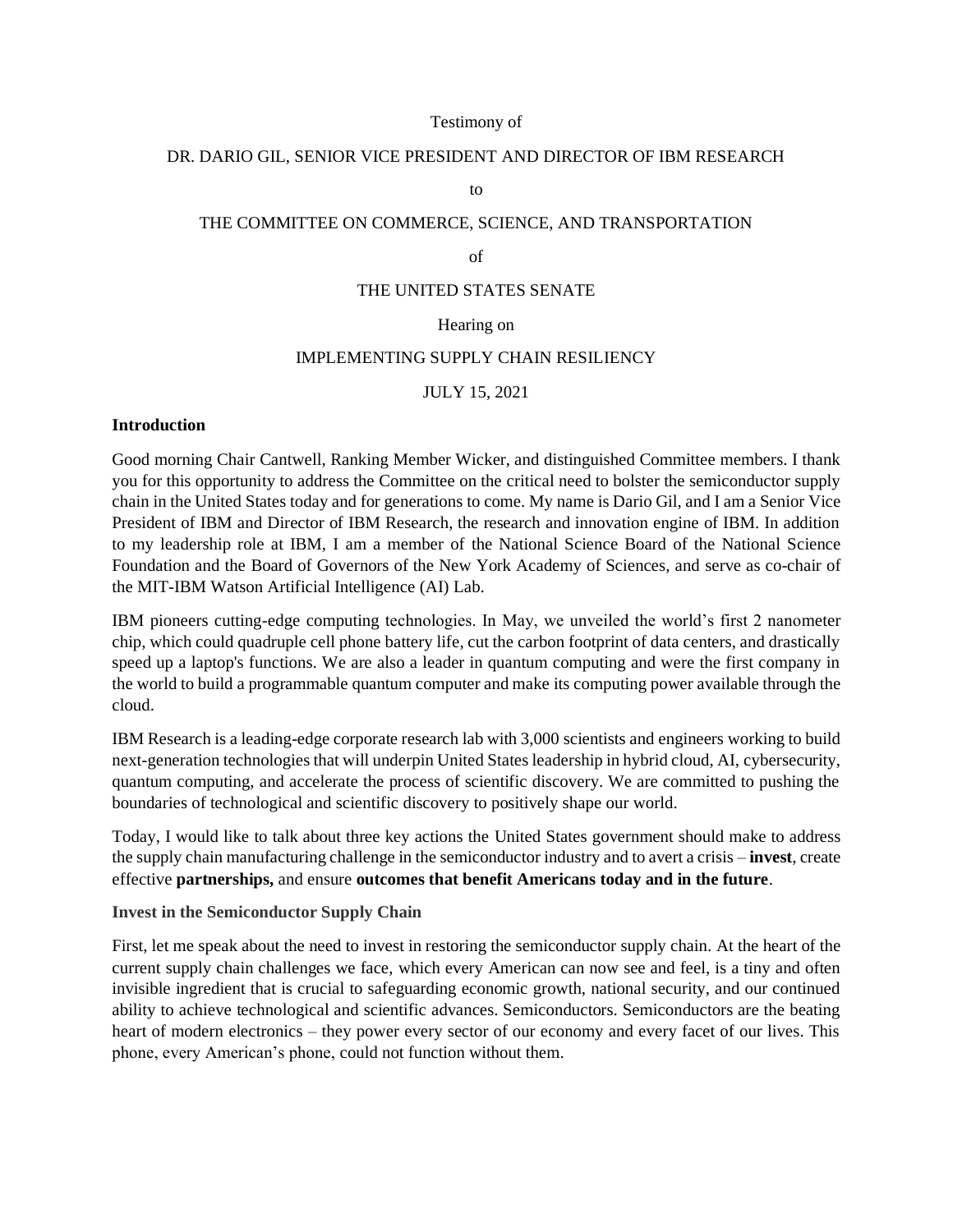Semiconductor advances will be essential to unlocking fresh advances in technologies such as AI, 5G, and hybrid cloud. The set of manufacturing processes used in different generations of chips are referred to as technology nodes. A smaller technology node results in a faster and more efficient chip.

At IBM, we define advanced semiconductors as those below 10 nanometers. While the global leaders churn out advanced nodes at 5 and 7 nanometers, the United States does not manufacture any advanced nodes under 10 nanometers.<sup>1</sup> Some say we should not care about manufacturing advanced nodes. But we had better. This phone runs on them, and iPhones have used 5 and 7 nanometer chips since 2019.<sup>2</sup> And that's just phones – picture a world where laptops and other advanced machines did not work – or do not work that quickly or well. This could be our reality if the United States does not take action to address the current semiconductor shortage and ensure it does not happen again.

The facts are simple: although the United States maintains 47% of the global market for semiconductors and electronics, we only manufacture 12% of the world's capacity.<sup>3</sup> When it comes to the production of ultra-advanced nodes at 7 nanometers and below, just two countries – Taiwan and South Korea – dominate 100% of global production.

While the governments of other countries have invested in research and development and manufacturing incentives to boost advanced semiconductor nodes and manufacturing capabilities, the United States has not kept pace. In the last 30 years, total federal investment in research and development has never represented more than 1.2% of our GDP, and federal research and development constitutes a smaller percentage of GDP today than it did in 1964.<sup>4</sup> A 2019 report from the Organization for Economic Cooperation and Development (OECD) found that all countries with significant chip industries *except* the United States employ government incentives.<sup>5</sup> Analysts have concluded that our failure to incentivize the semiconductor industry has helped push chip manufacturing abroad.

These stark facts raise three key issues, which collectively inject an unacceptable degree of uncertainty and risk into our economy, national security, and innovation ecosystem.

First, a dearth of domestic semiconductor manufacturing capacity at all nodes crimps our access to basic ingredients that power even the most elementary devices, such as garage door openers. As a result, nearly all industries in the United States are vulnerable to global semiconductor supply chain disruptions. In 2021, semiconductor shortages idled auto production in multiple states.<sup>6</sup> And a lack of point-of-sale machines means that restaurants are struggling to make up business lost to the pandemic.<sup>7</sup> Projections show that by year's end, the shortage will impact 169 industries, and shrink 2021 GDP growth by half a percentage point.<sup>8</sup> This threatens both our post-pandemic recovery, and our long-term uninterrupted access to the building blocks of critical technologies.

<sup>1</sup> "2021 Factbook," *Semiconductor Industry Association*. https://www.semiconductors.org/wp-content/uploads/2021/05/2021-SIA-Factbook-FINAL1.pdf.

<sup>2</sup> "Apple iPhone 12 Will Be Powered by The A14 Bionic 5nm Chip, Already Seen In The New iPad Air?" *News 18*, October 13, 2020. https://www.news18.com/news/tech/ahead-of-iphone-12-launch-apple-execs-shed-light-on-a14-bionic-design-performance-2958803.html.

<sup>3</sup> "Global Wafer Capacity, 2021-2025," *IC Insights*. https://www.icinsights.com/data/reports/5/9/brochure.pdf?parm=1625240565.

<sup>4</sup> "How Much is Enough?," *Center for Strategic and International Studies*, April 21, 2021. https://www.csis.org/analysis/how-much-enough.

<sup>5</sup> "Let the chips fall where they may: A story of subsidies and semiconductors," *The Organization for Economic Cooperation & Development*, December 4, 2019. https://www.oecd.org/trade/let-the-chips-fall-where-they-may/.

<sup>6</sup> "Ford to Idle or Curb Output at More Plants Because of Chip Shortage," *The Wall Street Journal*, June 30, 2021.

https://www.wsj.com/articles/ford-to-close-or-curb-output-at-some-plants-because-of-chip-shortage-11625068975.

<sup>&</sup>lt;sup>7</sup> "No Chips, No Tips: How the computer Chip Shortage threatens Thousands of Restaurant Service Jobs," The Washington Post, June 11, 2021. https://www.washingtonpost.com/business/2021/06/11/restaurant-workers-computer-chip-shortage/.

<sup>8</sup> "The Semiconductor Shortage of 2021," *Goldman Sachs*, March 17, 2021. https://www.goldmansachs.com/insights/pages/the-semiconductorshortage-of-2021.html.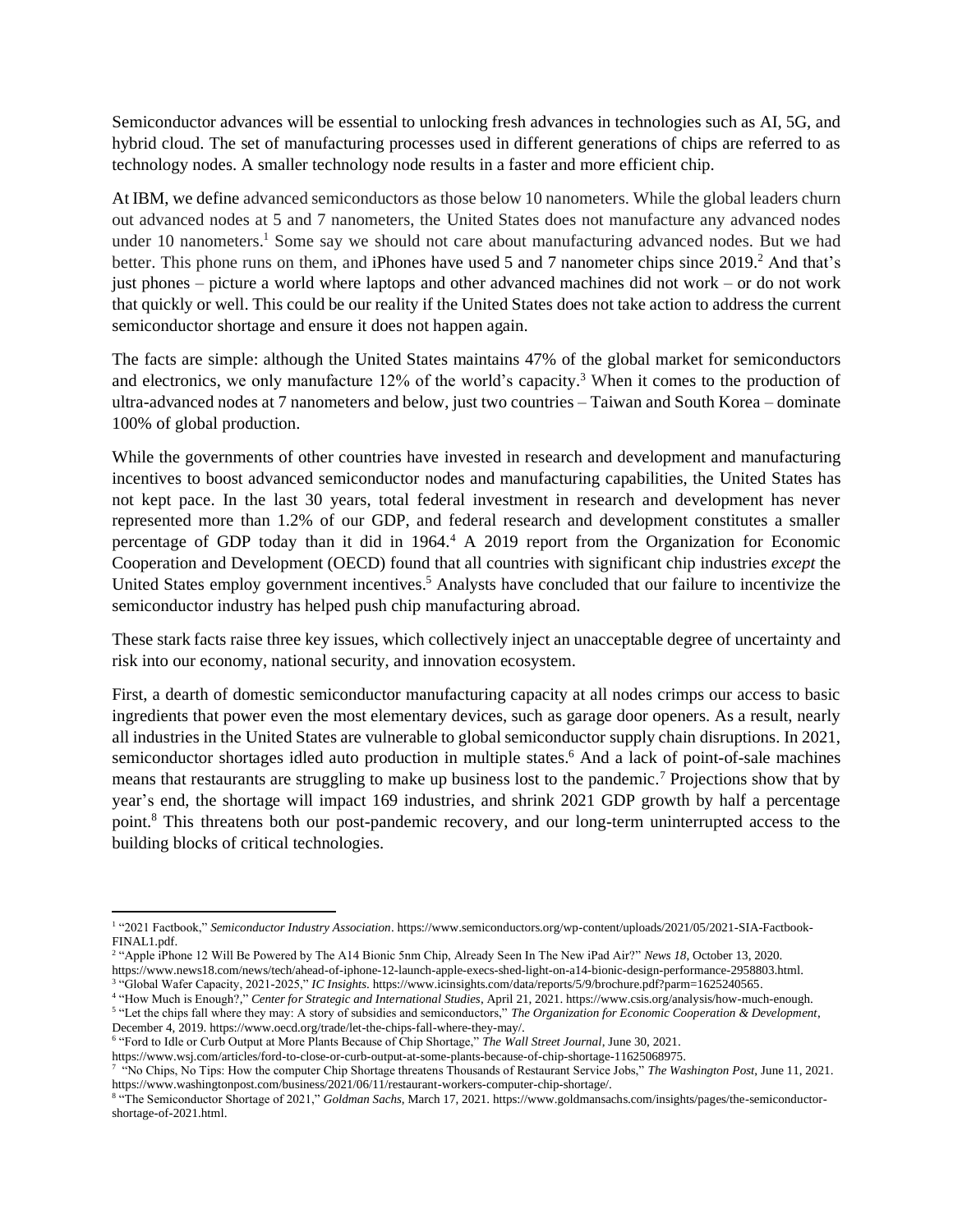Second, the lack of domestic semiconductor manufacturing capacity, especially for advanced nodes under 10 nanometers, also saps our ability to work with allies to promote United States-designed and manufactured chips in global markets. America could be exporting advanced semiconductors under 10 nanometers to supercharge our technological and scientific leadership abroad. But, in lacking production capacity for advanced chips, we are foreclosing on the prospect that emerging technologies will be pioneered and manufactured in the United States. We must reverse this trend.

Third, the lack of investment in research, development and prototyping undermines our efforts to retain strong American leadership in this strategic gateway technology. Using history as a guide, the United States should recall that we have not always lacked domestic manufacturing capacity: as recently as 1990, we manufactured 37% of global semiconductor capacity.<sup>9</sup> We can produce a significant percentage of chips in the United States again. The United States government has played a significant role in supporting manufacturing and research in key areas, and it needs to step up once again to secure onshore semiconductor production and secure supply chains.

Thankfully, the President's 100-Day Supply Chain Review, and a bipartisan consensus in Congress, demonstrate a will to address both short and long-term supply chain manufacturing challenges through investment. And, they recognize that while new manufacturing in the United States is important to improving the resilience of our supply chains, we must also invest to maintain leadership in advanced research and development. Crucially, the United States Senate has provided a strong catalyst for investment by overwhelmingly voting to support USICA and the CHIPS Act.

## **Forge Partnerships**

I have spoken about the need for investment, and now let me turn to the need for partnerships. At IBM, we have a strong track record of semiconductor innovation. These innovations are the product of decades of research and development carried out by IBM in New York State. These innovations stem from partnerships – where IBM scientists work in close collaboration with public and private sector partners to push the boundaries of logic scaling and advanced semiconductor capabilities.

As a nation, we must build on this collaboration and take full advantage of existing semiconductor ecosystems. IBM strongly supports the recommendation contained within the President's 100-Day Supply Chain review aimed at strengthening our semiconductor manufacturing ecosystem by promoting collaboration. <sup>10</sup> At IBM we understand the power of collaboration and have expertise in creating successful partnerships that cut across domains. In addition to our semiconductor innovation ecosystem – which led to the 2 nanometer chip – during the pandemic we worked with the federal government, industry, and academia to create the COVID-19 High Performance Computing Consortium – which provides access to the world's most powerful supercomputing resources to support COVID-19 research. The consortium was launched and scaled with unprecedented speed when competitors all came to the table to mobilize for a greater purpose.

Today, we find ourselves at another inflection point. And again, IBM is committed to working across industry, government, and academia, this time to leverage the initial down payment provided by the CHIPS Act to boost short and long-term semiconductor supply chain resiliency.

<sup>9</sup> "Turning the Tide for Semiconductor Manufacturing in the US," *Semiconductor Industry Association*. https://www.semiconductors.org/turningthe-tide-for-semiconductor-manufacturing-in-the-u-s/.

<sup>10</sup> "Building Resilient Supply Chains, Revitalizing American Manufacturing, and Fostering Broad-Based Growth," *The White House*, June 2021. https://www.whitehouse.gov/wp-content/uploads/2021/06/100-day-supply-chain-review-report.pdf.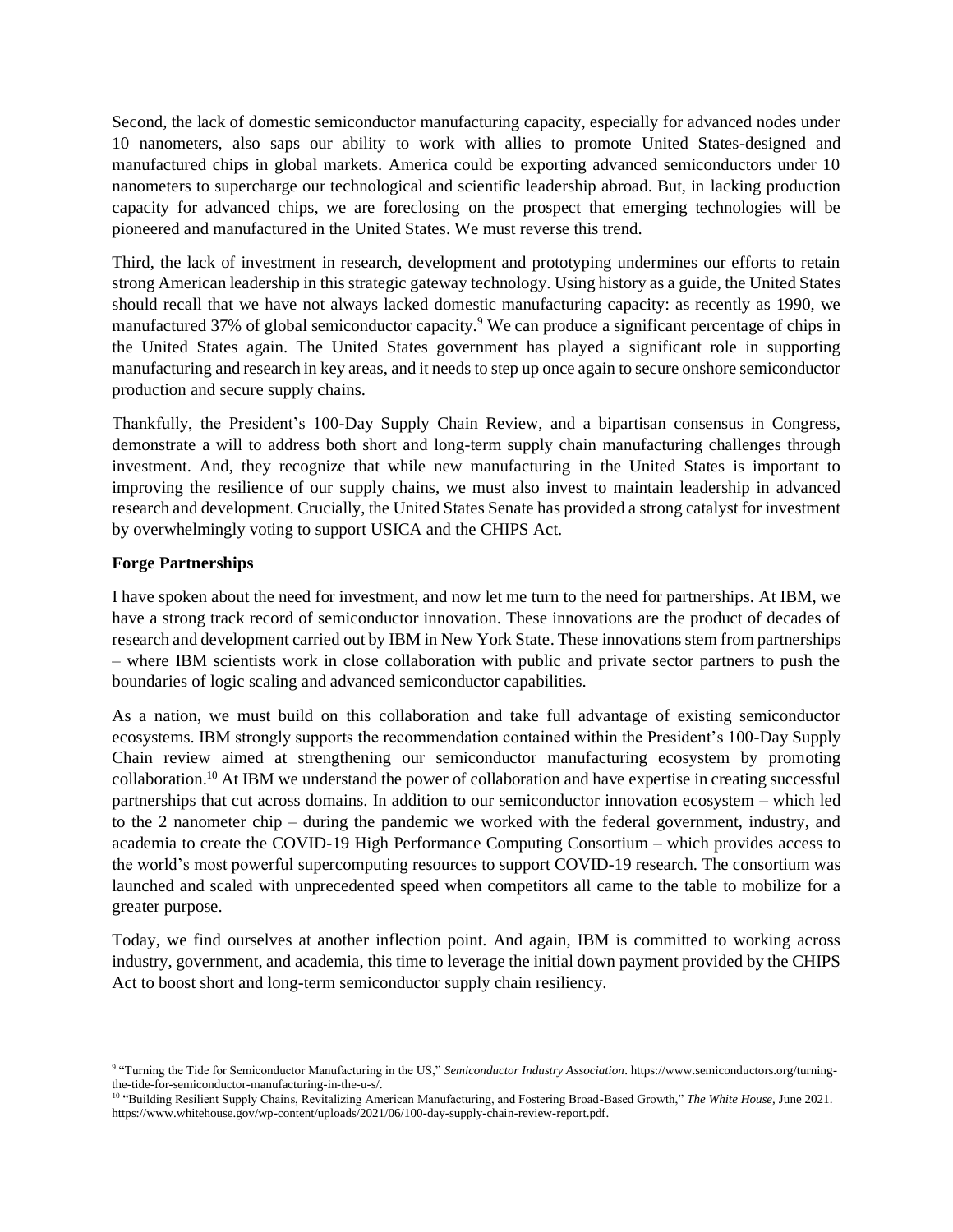A major first step to building American capacity would be to establish the National Semiconductor Technology Center (NSTC), as included in the 2021 NDAA and the CHIPS Act within USICA. IBM believes the NSTC could be a lynchpin for addressing supply-chain disruptions if it leverages proven ecosystems in the following ways:

First, the NSTC should be established immediately and then move fast.<sup>11</sup> The short-term semiconductor shortage, paired with the specter of long-term global competition for supply, means there is no time to waste building out United States semiconductor innovation capability. The shortest and most efficient path to deliver results is to leverage our strengths, building on billions of dollars in previous and existing semiconductor infrastructure investments, while at the same time working to forge new industry-led innovation pipelines.

Second, the NSTC should leverage existing, proven ecosystems for semiconductor research and development with strong track records of leading-edge innovation. For example, the NSTC could be built around the existing multi-company semiconductor ecosystem infrastructure in Albany, NY, which is already home to advanced photo-lithography capability including EUV (Extreme Ultra-Violet Lithography), advanced logic pathfinding, AI hardware research, and the development of new semiconductor materials. By leveraging proven ecosystems such as the Albany Research Center, the NSTC could be operational in as little as 6-12 months as opposed to years. While IBM is prepared to lead such a consortium, we recognize that success requires maximizing participation of all partners.

# **Deliver Sustained Outcomes**

Investment and partnerships are critical to supply chain resiliency, and now I would like to turn my attention to how we leverage them to deliver outcomes. The President's 100-Day Supply chain review makes note of the extremely complex nature of semiconductor supply chains, and the need for public and private interests to work together to bolster multiple segments of this supply chain. While the United States leads the world in semiconductor research, design and tooling, there is no integrated, collaborative mechanism between industry, academia, and government in advanced development, prototyping and packaging, and advanced manufacturing capabilities. This creates substantial supply chain vulnerabilities.

A well-structured and governed public-private NSTC could address this shortfall. It could also serve as an important link between academic research, government R&D labs and programs, company specific R&D, and product manufacturing. This is what is needed to get this right and to ensure we reap the benefits and protections of our investments long into the future.

The NSTC should be built as an industry-led, agile public-private consortium with widespread industry participation, including small, medium, and large companies, entrepreneurs, and VC's. Having access to NSTC capabilities and expertise can help lower the barriers to entry to the capital-intensive semiconductor industry. Rather than creating another government program office to operate the NSTC, it should use an industry-led consortium model proven in the semiconductor industry and other industry sectors. An agile model would allow the NSTC to have an operating team up and running in months, not years.

Also, leadership, accountability and a strong technical agenda are critical for consortium success. Oversight of funding from federal and state governments as well as the member contributions is critical. A Board of Directors with an Executive Committee consisting of key industry and government stakeholders would

 $11$  Ibid.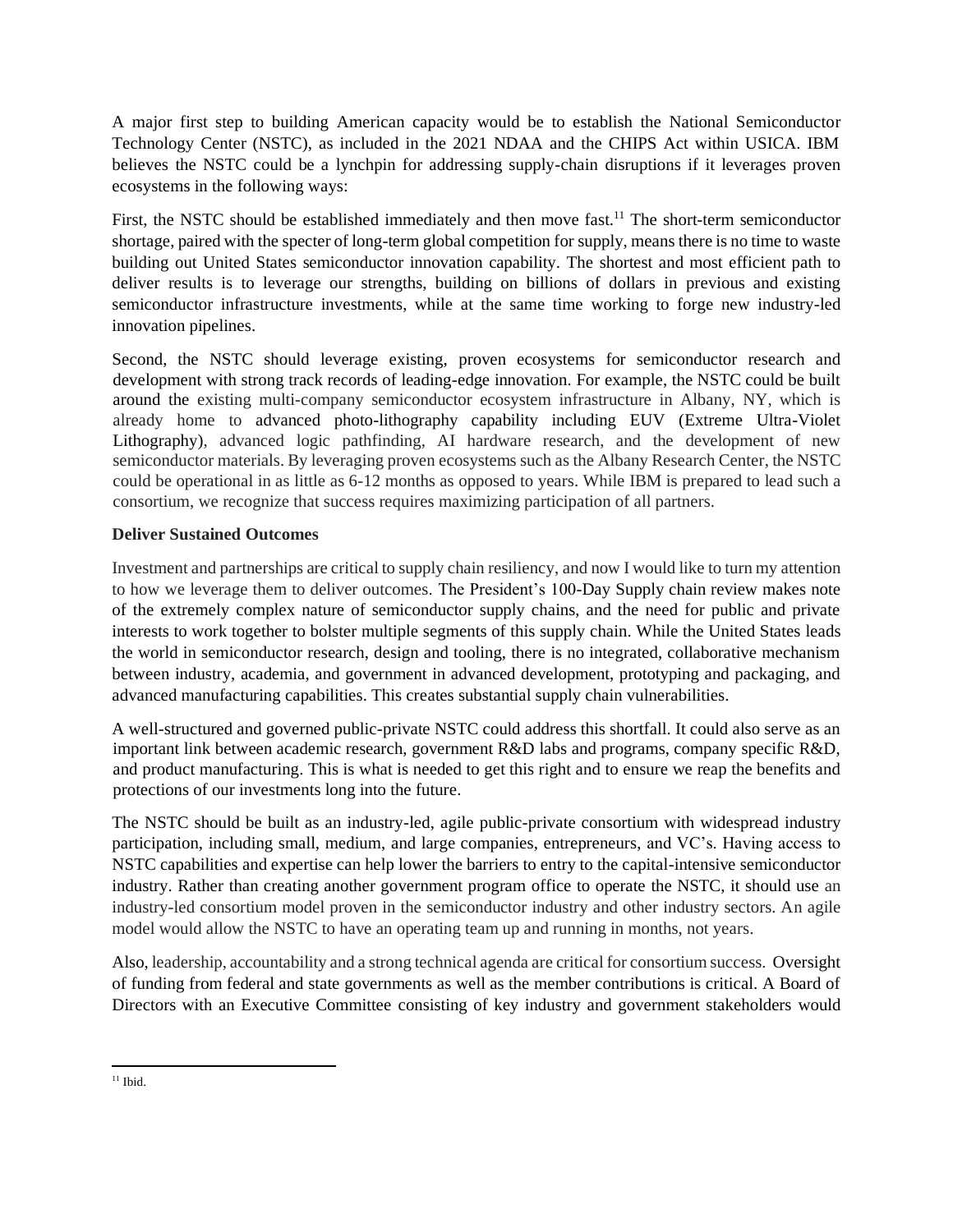provide this function and determine technical directions and program management with input from a technical advisory committee and consortium members.

The NSTC should take a manufacturing-agnostic approach to be an accelerator in moving designs to multiple fabrication plants in the United States. Such an approach would help spur new capacity and job creation in America, enabling American innovators, big and small, to move semiconductor designs to any manufacturing plant. And it would provide needed flexibility in the United States manufacturing supply chain to support both government and commercial needs.

Finally, I would like to explain why STEM education and developing a semiconductor workforce is critical to ensuring that Americans of all backgrounds can participate and benefit from the investments and partnerships we forge. A robust semiconductor ecosystem requires far more than just the physical assets of research and development labs and manufacturing plants. Ultimately, semiconductor ecosystems are driven by the diverse and constantly evolving talents of American workers. Investments to bolster semiconductor supply chains by supporting ecosystems requires a skilled workforce fluent in semiconductor research and development, manufacturing, and advanced packaging. As a result, workforce development, education, and tight integration with universities, community colleges and other training programs are critical components of the NSTC. Investments in a semiconductor workforce will alleviate supply constraints and enable the creation of semiconductor know-how necessary for future technology developments in hybrid cloud, and AI.

A May 2021 study commissioned by the Semiconductor Industry Association found that, from 2021-2026, \$50 billion in CHIPS Act funding would result in the creation of 185,000 temporary jobs annually and add \$24.6 billion annually to the United States economy as new semiconductor manufacturing facilities come online. Beyond 2026, the study found that CHIPS Act investment would add 280,000 permanent jobs to the United States economy.<sup>12</sup>

We should meet this demand for talent by harnessing CHIPS Act funding as a force for inclusive job creation that spurs long-term innovation. The NSTC should lead workforce programs to help train workers for jobs in the industry across the United States.

In addition, to maintain our global competitiveness, we must also dramatically increase the number of individuals from underrepresented communities in STEM fields, as noted in the National Science Board's Vision 2030 report.<sup>13</sup> IBM has committed to investing \$100 million in technology, assets, resources, and skills development through partnerships with historically black colleges and universities through the IBM Skills Academy Academic Initiative. But, while the private sector devotes significant funding to STEM education, we need to do more to collaboratively addresses urgent areas of need, share resources, and bring the combined weight of the government and industry together to ensure increased diversity in STEM fields.

For a start, we should reform the Higher Education Act (HEA). For example, Congress could loosen federal work study restrictions to accommodate off-campus work experience in the private sector; expand Pell Grants to cover skills education for part-time students and mid-career professionals; and make careeroriented education beyond bachelor's and other traditional education degrees eligible for federal student loans.

<sup>&</sup>lt;sup>12</sup> "Robust Federal Incentives for Domestic Chip Manufacturing Would Create an Average of Nearly 200,000 American Jobs Annually as Fabs are Built, Add Nearly \$25 Billion Annually to U.S. Economy" *Semiconductor Industry Association*, May 19, 2021.

https://www.semiconductors.org/robust-federal-incentives-for-domestic-chip-manufacturing-would-create-an-average-of-nearly-200000 american-jobs-annually-as-fabs-are-built-add-nearly-25-billion-annually-to-u-s-economy/.

<sup>&</sup>lt;sup>13</sup> "National Science Board Vision 2030," *National Science Board*, May 2020. https://www.nsf.gov/nsb/publications/2020/nsb202015.pdf.